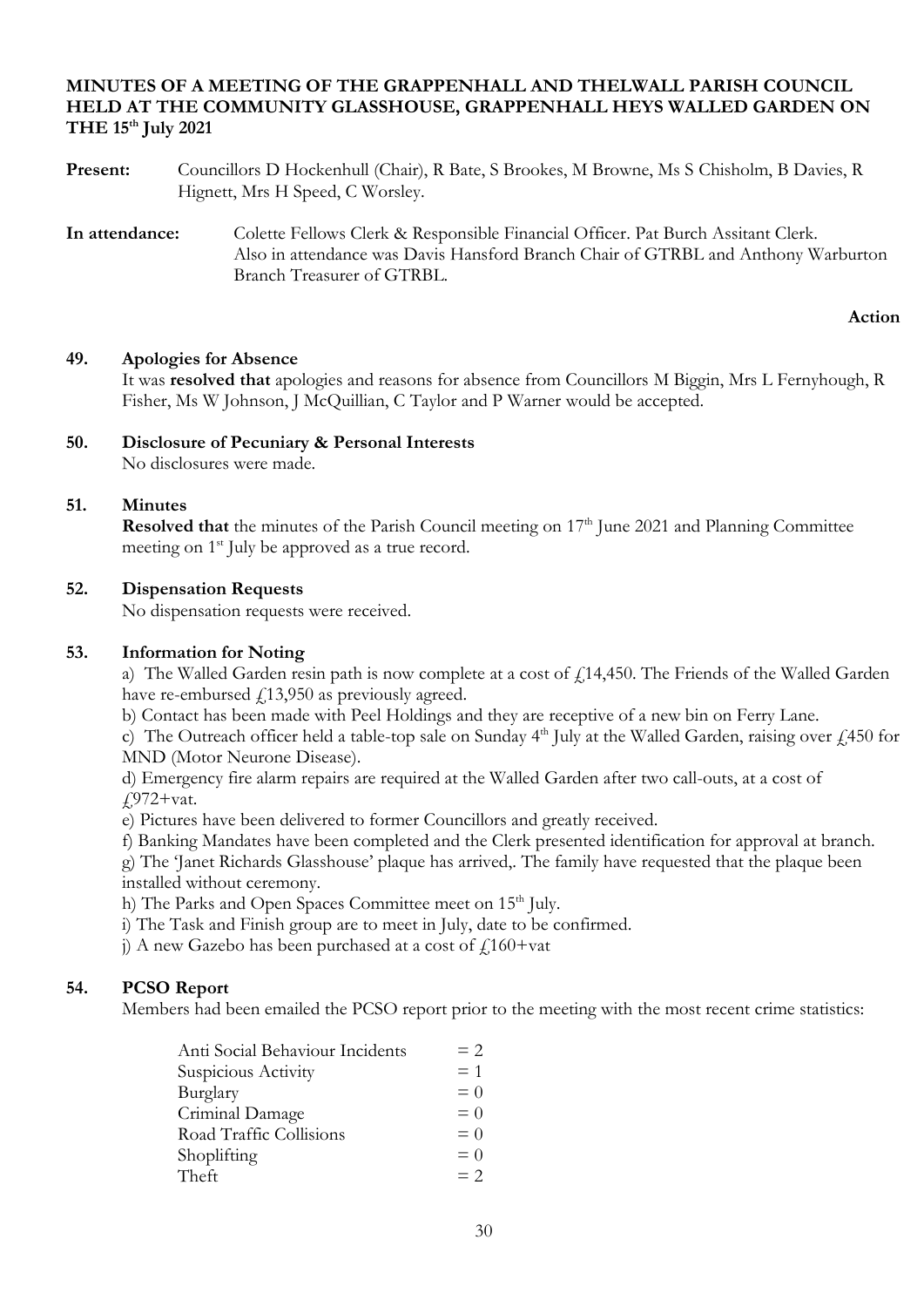A road list for 'Portable Sid' has now been compiled and the Parish Warden will start to move the Portable Sid around these hotspot areas. **MS**

#### **55. Councillor Email Addresses**

The Clerk has obtained the @GTPC.org.uk email domain for 12 months (free of charge). Members were addressed by the Clerk to General Data Protection Regulations and a more secure IT/email system in the Parish Council Office. It would be advisable to change over to Microsoft Business 365 for secure emails /Microsoft Apps/Teams/Sharepoint/Cloud-Based storage. Members agreed this was the way to move forward. It was **resolved that** Microsoft Business 365 be purchased at a cost of  $f_{1}$ 957+vat per year.

Members went on to discuss the current IT equipment in the Parish Council Office which is not compatible for home working. A Cloud base system would enable all colleagues to work from home more efficiently and securely with the right equipment! It was **resolved that** the Clerk would seek further advice from Cllr B Hignett and Rob Worsley (IT Consultant for the Parish Council Office) regarding changing over the current IT System from Hard Drives to Laptops with docking stations and the possibility of a large screen in the meeting room to enable all meetings to be paperless and possible 'Hybrid' meetings for public participation. The Clerk will present findings/costings at the next meeting in September.

**CF**

## **56. South Warrington Parish Council Local Plan Working Group (SWP)**

Councillor Bate briefed members that the 'Local Plan' is expected in late September. Housing numbers have been revised from 950 Per Year to 815 Pear Year, there will be a focus on 'Brown Field' sites, but greenbelt is still needed to meet government targets.

#### **57. Urban Splash**

Councillor Bate had updated members on the outcome from the DMC (Development Management Committee) which was very disappointing. The meeting was handled very poorly and complaints have been lodged. John Groves (Planning Consultant) who was representing the Parish Council had since contacted the Barrister for a way to move forward. In response, it was advised that it was not favourable to contest.

It was felt the DMC had let residents down. Cllr Bate suggested the PC asks the Barrister to contest the process which was not followed correctly for future-proofing. It was **resolved that** John Groves would request costings from the Barrister to act on behalf of the PC and to support the 'Local Residents group'. **CF/JG**

#### **58. Communications Working Group**

Councillors Worsley and Bate had researched other Parish Councils mean of communication with residents and even though our current methods used - Website/Facebook/Noticeboards/emails are effective there is room for improvement. It was **resolved that** a 'Communications Working Group' be formed with Cllrs Worsley, Bate, Hignett and Brookes along with the Clerk to discuss ways of improving the Parish Councils engagement/communication with residents. **CF**

## **59. Remembrance Day Parade**

Grappenhall and Thelwall Royal British Legion (GTRBL) have enlisted the support of the Parish Council for a 'Temporary Traffic Management Order' for Remembrance Sunday.

The Clerk wrote to Commissioner Dwyer who is head of Police and Crime for Cheshire, who in turn forwarded the request onto Chief Inspector Simon Meegan for support with a TTMO. A response was received that a TTMO is granted by the local authority (WBC) and no requirement to make an application through the Commissioner or Chief Constable.

PCC Dwyer stated that they are currently exploring the possibility of arranging training for volunteers in local communities to enforce the arrangements around a TTMO and would be writing to all Parishes via